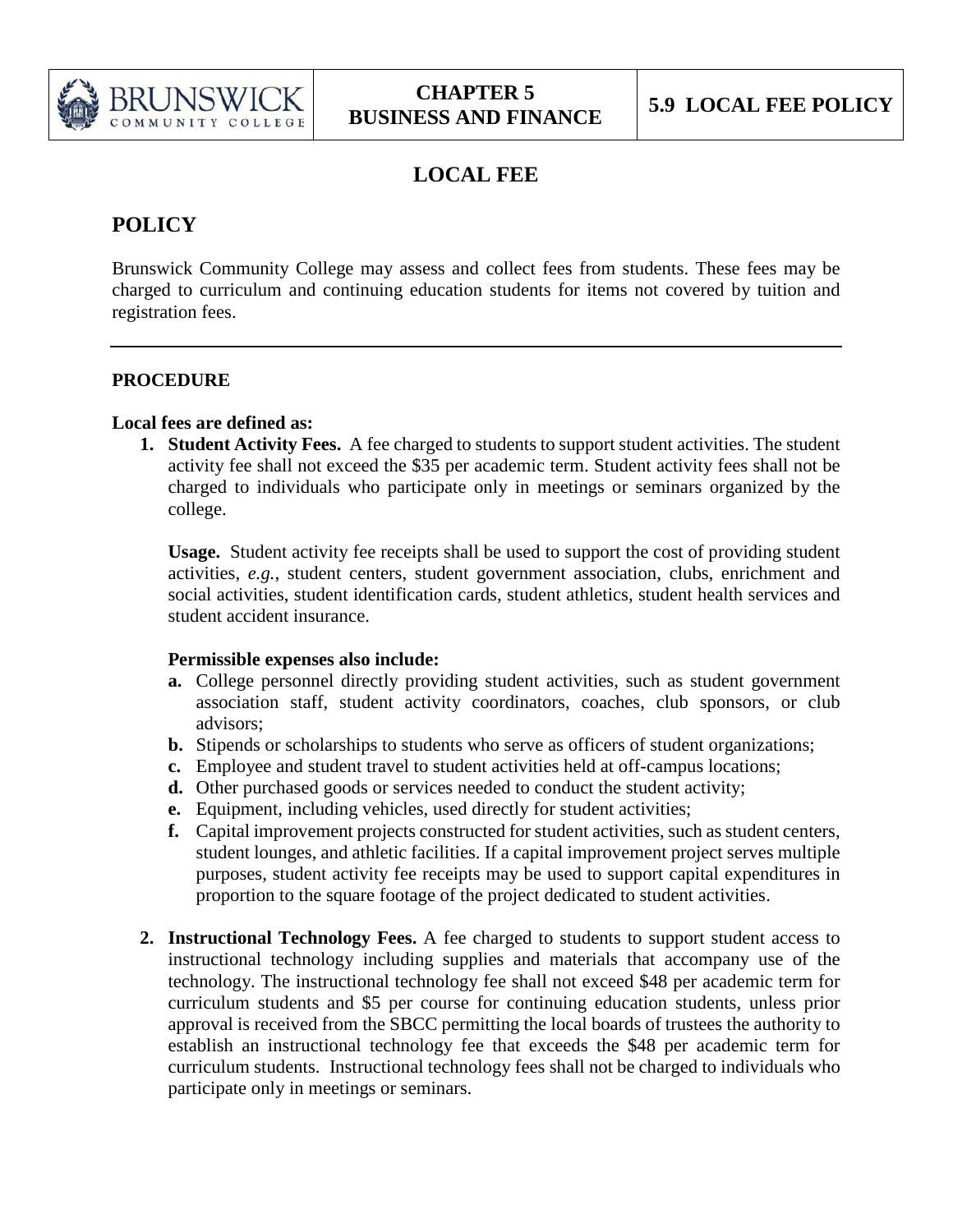

COLLEGE

**Usage.** Instructional technology fee receipts shall be used to support costs of procuring, maintaining, and operating instructional technology, including both information technology (hardware and software) used primarily for instructional purposes and specialized instructional equipment necessary for hands-on instruction. Instructional technology fee receipts may be used to hire support positions to operate, maintain, and repair this technology, as well as buy the necessary supplies and materials for operations.

Instructional technology fee receipts shall not be used to purchase computers and other technology used primarily by college employees, nor may instructional technology fee receipts be used to support positions that do not directly support this instructional technology.

**3. College Access, Parking and Security (CAPS) Fees.** A Fee charged to a student for use of the College's parking facilities and property.

**Usage.** CAPS fee receipts shall only be used to support costs of acquiring, constructing, and maintaining the college's parking facilities, parking enforcement, and security of College property. Security costs include, but are not limited to, salaries, related benefits, and operating costs associated with security personnel; contracted security services; vehicles, equipment, and capital improvements necessary to secure college property.

**4. Required Specific Fees.** Specific fees to support other required academic costs for consumable goods or services that are specifically required for a course. Such academic costs include, but are not limited to, tools, uniforms, insurance, certification/licensure fees, e-text, lab and other consumable supplies. Specific fee rates shall be set based on the estimated cost of providing the good or service.

**Usage.** Specific fee receipts shall be used for the purposes for which they are charged. Excess receipts shall only be used for one or more of the following purposes: instruction, student support services, student financial aid (e.g. scholarships, grants, and loans), student refunds, student activities, curriculum development, program improvement, professional development, promotional giveaway items, instructional equipment, and capital improvements and acquisition of real property.

**5. Other Fees.** Fees to support costs of goods or services provided by the college that are not required for enrollment. Examples include, but are not limited to, student health and other insurance fees, graduation fees, transcript fees, optional assessment fees, library/equipment replacement fees, and fees to participate in a specific event or activity. The local board of trustees shall set other fee rates based on the estimated cost of providing the good or service.